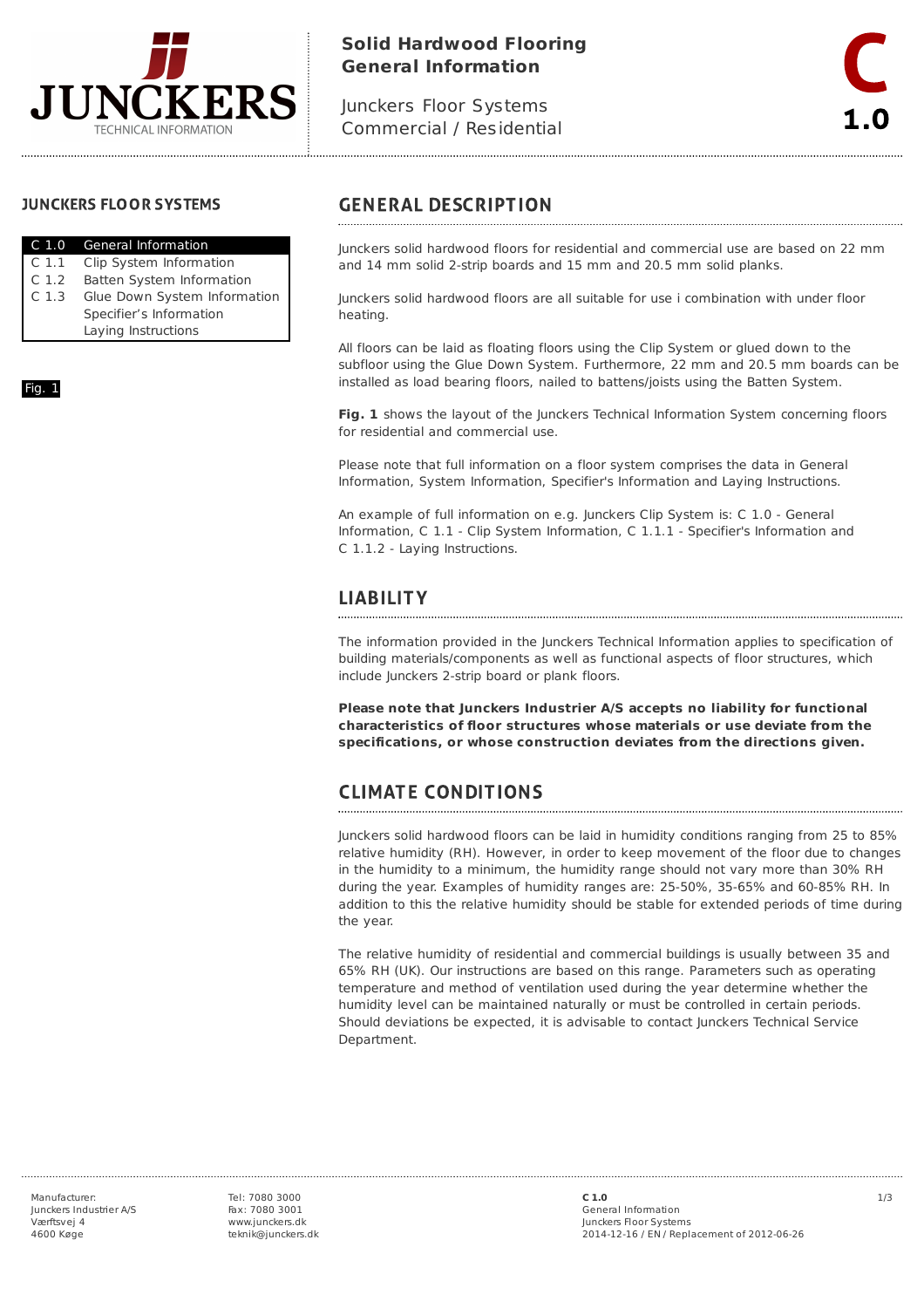

#### **LOAD CLASSES**

Junckers floor systems are specified on the basis of their load bearing strength vis-à-vis distributed and point loads in relation to categories of room/ use.

| Area                   | Area              | Point   |
|------------------------|-------------------|---------|
| Category/use           | load              | load    |
|                        | $(q_k)$           | $(Q_k)$ |
|                        | kN/m <sup>2</sup> | kN      |
| A: Residential.        |                   |         |
| including stairways:   | 2.0               | 2.0     |
| <b>B: Offices and</b>  |                   |         |
| light industry:        | 3.0               | 2.0     |
| C1: Public buildings   |                   |         |
| with tables.           |                   |         |
| e.g. institutions:     | 3.0               | 4.0     |
| C2: Public buildings   |                   |         |
| with fixed seating,    |                   |         |
| e.g. theatres:         | 4.0               | 4.0     |
| C3: Public buildings   |                   |         |
| without fixed seating, |                   |         |
| e.g. museums, hotels:  | 5.0               | 4.0     |
| D1: Shopping areas:    | 5.0               | 4.0     |
|                        |                   |         |

\*) Point load based on a flat area of 100 x 100 mm. At Ø 25 mm or 25 x 25 mm Q<sub>k</sub> is reduced with 30% of the above values.

Table 1

### **BEFORE LAYING THE FLOOR**

The building must be weathertight. The heating system must be installed and tested, and during the heating season should be in operation. Cast concrete elements, screeding and other wet trades which can contribute moisture to the building, e.g. tiling, plastering and priming of paintwork, must also be completed and dried out.

Before materials are delivered the relative humidity of the building must be within the expected range for the building when in use, e.g. 35 - 65%, and the temperature must be approx. 20°C (UK).

## **FLOOR-LAYING**

Solid 2-strip boards and planks should always be laid immediately after delivery. Other than for checking, the packaging should not be opened until just before laying begins.

With batten floors the boards are secret nailed to battens/joists using machine nails or by hand nailing in accordance with the 10 board rule, which is based on the expected maximum relative humidity in the building during the year (refer to the specifier's information for each installation method).

With the Glue Down System the boards are installed using the correct thickness of spacer between each board in accordance with the 10-board rule. (refer to the specifier's information for each installation method).

Clip system floors are laid as floating floors, and the clip size is determined according to the expected maximum relative humidity in the building during the year (refer to the specifier's information for each installation method).